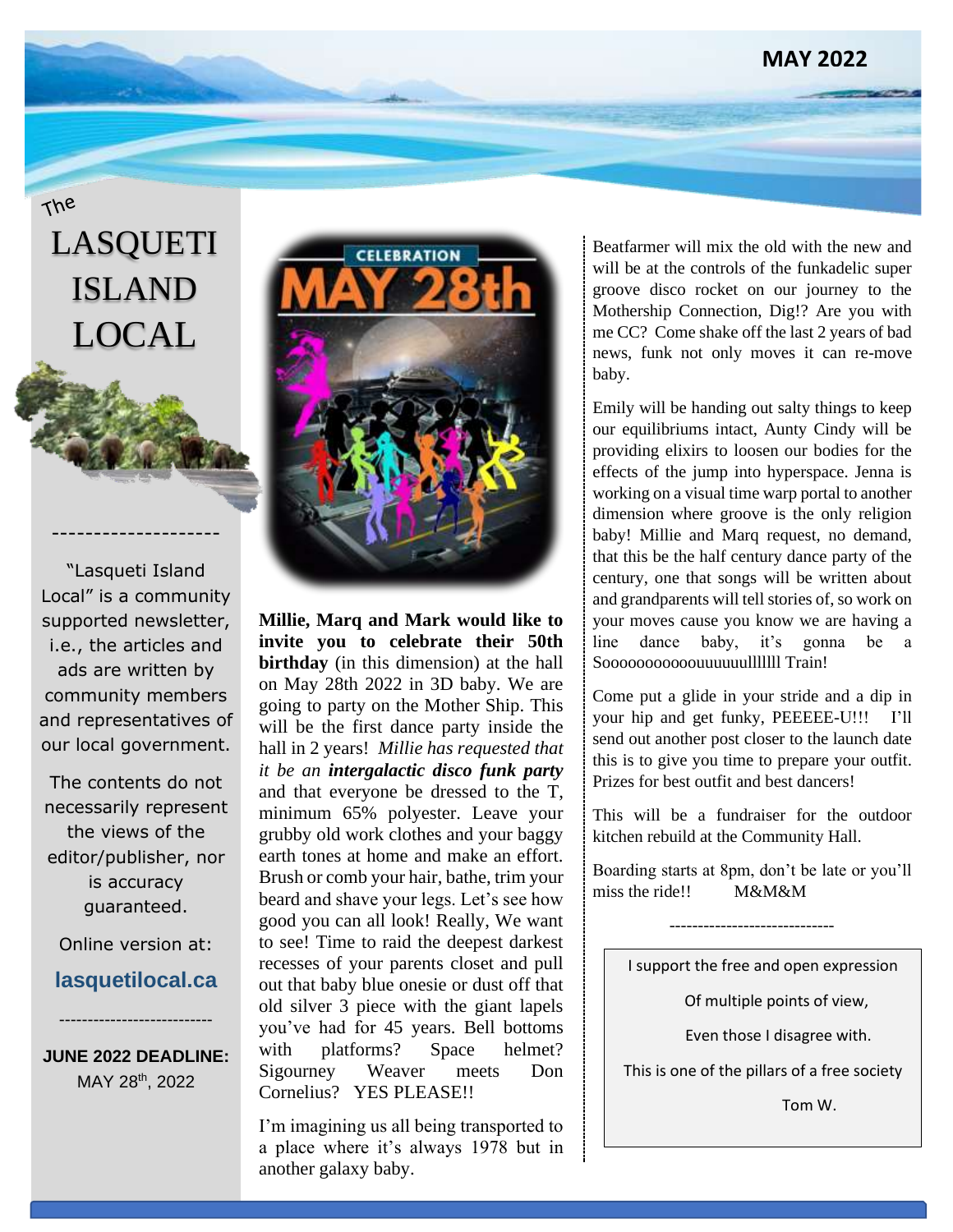

**NOTES FROM TIM:** Greetings all, There has been a lot of discussion about the proposed Islands Trust Policy Statement revision, and some asks of the Province, including tree cutting regulatory powers. While I was surprised to hear the Chair state at our April 11th meeting that Trust Council could in theory impose such restrictions for the whole Trust Area, I was reassured by referring back to the ask "Amendment sought: Change in regulation by order-in-council. Lieutenant Governor in Council may make s. 8(3)(c) of the Community Charter apply to LTCs under s.53(2)(j) of the Islands Trust Act." I asked CAO Hotsenpiller if he agreed with my assessment that since the request specifically mentions LTCs, not Trust Council, that this would mean that such regulatory authority, if granted by the Province, would be strictly a local matter. He replied, "My view of this is that you are correct. LTCs that did not develop and pass a 'tree protection bylaw' would not have to comply with a regional approach for same." In mid-April, the Province announced that it would not grant the same powers to Regional Districts, in reply to a request from the Union of BC Municipalities. As reported in the Gabriola Sounder, April 6, 2022, "A key challenge is that the context of urban tree management in municipalities and tree management in the rural areas of regional districts is different, with the latter more directly raising the potential for conflict with forestry values," the Ministry of Municipal Affairs responded. Based on this response, I don't see how the Province could justify denying Regional Districts, and then granting these powers to Islands Trust.

There have also been questions about leaving the Islands Trust altogether. This would require the Province agreeing to amend the Islands Trust Act, as there is currently no opt-out option in the Act.

The workings of Trust Council are often deemed of not much interest, and I almost never get any questions about the parts of my Trustee Notes that refer to Council and Committees. That being said, I will continue to report on items I think may be of interest, and to do so using the plainest language I can. Public engagement at any level of government has challenges, and Trust Council can certainly improve the way it communicates to the residents and landowners of the Trust Area. This is something I will continue to advocate for at Council and in Committees.

Our next Local Trust Committee meeting is June 6th. In the meantime, please feel free to contact your Trustees with your questions, comments, or concerns.

**NOTES FROM PETER:** Tim has said everything important. I'll just add that our next Lasqueti Trust Committee meeting is scheduled as an in-person meeting, 11 am on Monday, June 6th and the next Trust Council meeting is scheduled to be held electronically on June 21st- 23rd, 2022.

If you have questions or comments, talk to or email Tim or me, or to Heather, our planner and Regional Planning Manager.

#### **ISLANDS TRUST CONTACT INFORMATION:**

- Islands Trust Northern Office 700 North Road, Gabriola Island, BC V0R 1X0 Email: [northinfo@islandstrust.bc.ca](mailto:northinfo@islandstrust.bc.ca) Phone: 1-250-247-2063 WEBSITE: [www.islandstrust.bc.ca](http://www.islandstrust.bc.ca/)
- Peter Johnston Email: [pjohnston@islandstrust.bc.ca](mailto:pjohnston@islandstrust.bc.ca) Phone: 250-333-8785
- Tim Peterson EMAIL: [tpeterson@islandstrust.bc.ca](mailto:tpeterson@islandstrust.bc.ca) PHONE: 250-607-7094

#### **To reach the LTC trustees and planner:**

[LasquetiIslandLocalTrustCommittee@islandstrust.bc.ca](mailto:LasquetiIslandLocalTrustCommittee@islandstrust.bc.ca)

# May 6th 4:30-7 pm @ The Arts Centre

Fairies, Devas & Dragons **Featured Artists: Amanda Louise Ginja Lion Jessica Hepper** Lazuli Rain Lori Garson Sekoya Dawn Sharon Chesham Valeria DeRege **Vaughn Matthews** 

Food & drinks: Beef/Veg Burgers S10ea (all organic)

 $4:30 - 5:30$  pm Vaughn Matthews (harp) **& Emily Carnesa (flute)**  $5:30 - 6:30$  pm Corey Cole & Open Jam  $6:30 - 7:30$ pm: Drum Circle/percussion jam **Other Activities** 

**Featured Musicians:** 

Kid's Painting Station Art in Action

Organized by Jessica H. and the Arts Council

**Donations welcome**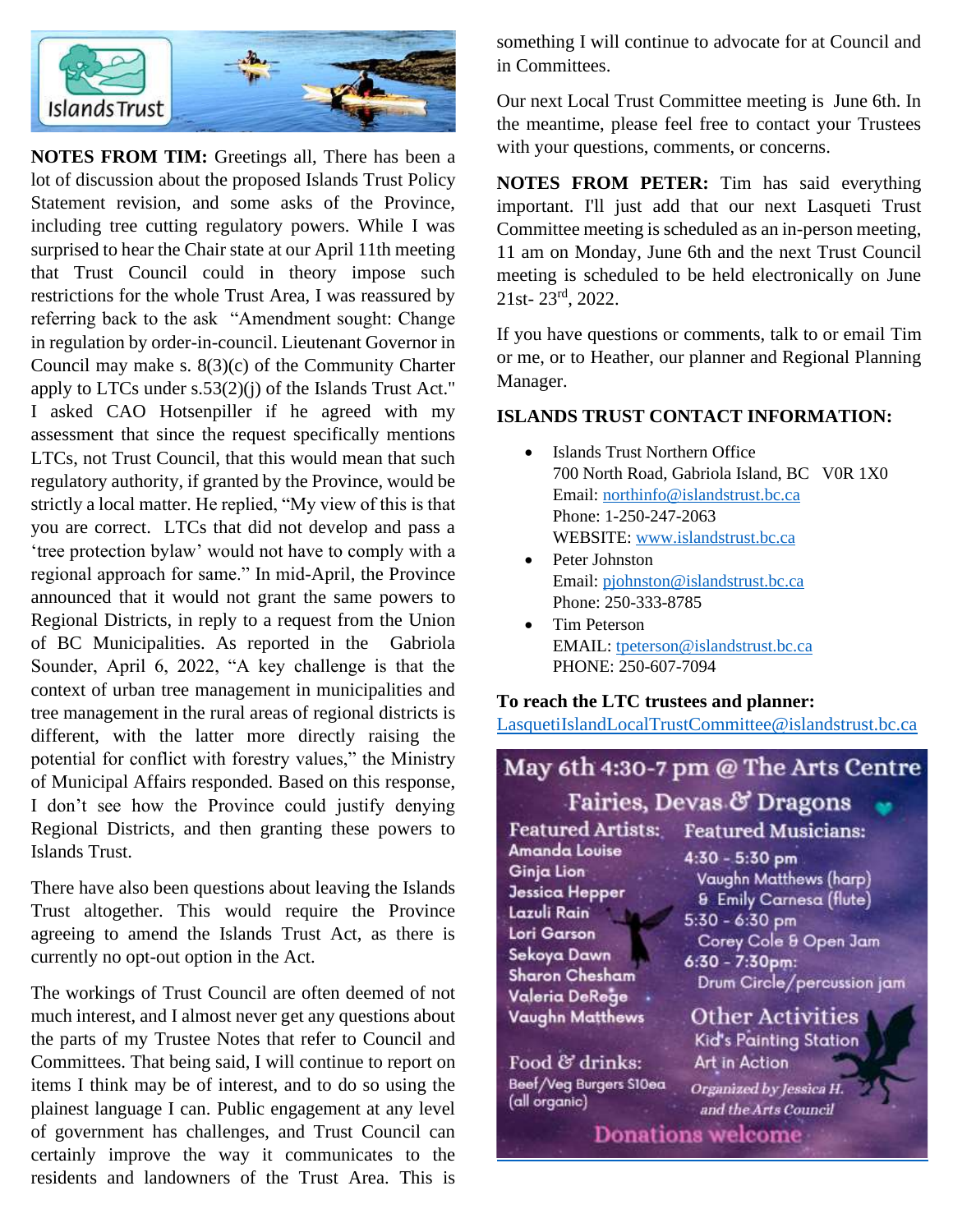

**gathet Regional Emergency Preparedness** 

**GET READY** 

**STAY READY** 







# **Emergency Preparedness** May 1-7, 2022

Being prepared for an emergency is important year-round but this week we encourage you to take action!

Together with community leaders, first responders, all levels of government and local organizations, we can create community resilience and help our community members who face disruptions return to their life and work sooner.

# **Get Ready**

Know the risks Make a plan Get an emergency kit

# **Stay Ready**

Request a free Emergency Preparedness Workshop for your community group or organization by calling 604-485-2260

We will be testing the **Community Notification System** on Tuesday, May 3, at 1:15 pm Not registered yet? Visit gathet.ca



Scan this code to sign up for alerts



### **FROM DIRECTOR ANDREW FALL:**

The blooming trees portend approaching work…

**Coastal Flood Risk Mapping:** The qRD obtained coastal flood risk mapping for the islands in the qRD, including Lasqueti, Texada and Savary, supported by a grant from the Province. This project included detailed mapping of nearshore above and below-water elevations (bathymetry), shoreline type (e.g. gravel, rock, sand bank), near-shore infrastructure and the risk posed by the potential combined effects of storm surge, sea level rise and storm waves (based on different wind directions). Not surprisingly, most of the Lasqueti shoreline is fairly resilient, but there are some areas that have potential risks (in particular low-lying shorelines that face prevailing wind directions). At present, only a preview of the mapping has been received. I will provide an update when more information is available.

For more information, see the qathet projects site:

*https://www.qathet.ca/current\_project/sea-level-rise-coastalflood-mapping-project/*

**Coastal Flood Adaptation Strategy:** The qRD is also undertaking a flood adaptation strategy, which includes a number of public engagement events. The event on April 13 was attended by several Lasqueti residents. This strategy will hopefully provide some useful tools to mitigate coastal flood risks. However, as this project is being done via the qRD Planning Service (in which Lasqueti does not participate), it does not include many specifics for Lasqueti, but much of the information is generally applicable.

For more information see the qathet projects site:

*https://www.qathet.ca/current\_project/regional-coastalflood-adaptation-strategy/*

**Lasqueti Island Volunteer Fire Department "Asset Management":** The results of the survey are not yet available. An upcoming step will be public engagement on this topic. The strategy for managing LIVD assets (e.g. timing and goals of truck replacement) has high potential to affect the LIVFD service and tax levels, so it is important to ensure that your views are received.

**Library:** An agreement has been reached between the library and BCGEU Local 702, which represents VIRL librarians, which ended the job action that had been affecting some operations.

Please feel free to contact me. I am honoured to be your regional representative.

Director Andrew Fall, qathet Regional District Contact: Tel: 250-333-8595











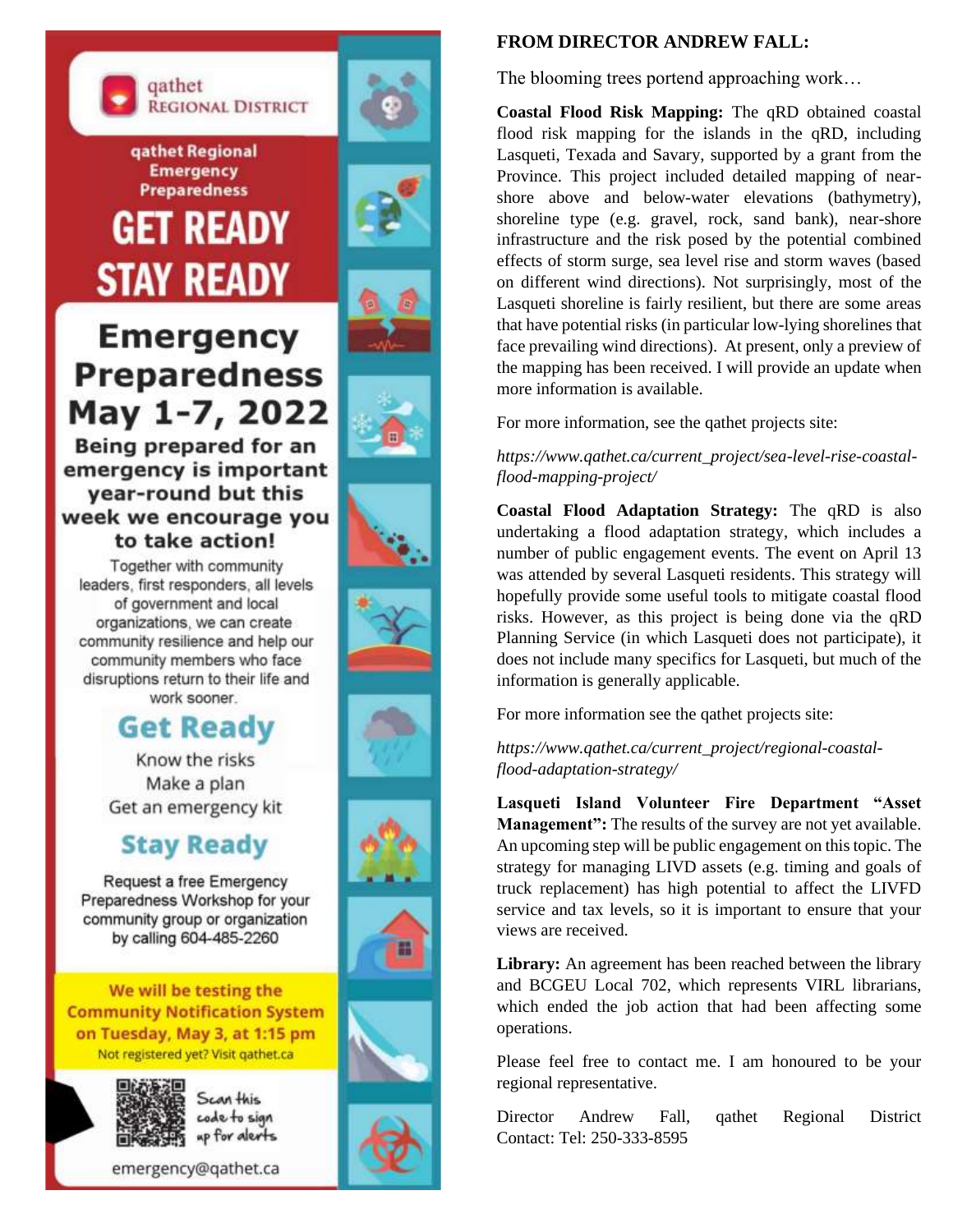#### **THE HALL BUILDING COMMITTEE REPORT FOR MAY**

Good news in this update. The Parksville-Qualicum Foundation has generously awarded a \$3,000 grant to the LCA. The money will go for materials required to add insulation to the attic and insulate the floor at the Community Hall. This does not completely cover material costs though. So, today marks the beginning of the Match the PQF challenge. Send donations to the LCA c/o Treasurer, Lasqueti, V0R 2J0. All donations of \$20 or more receive a charitable tax receipt. E-transfers can be sent to*: lasquetilcatreasurer@gmail.com* with a note stating what it's for. This project will need hands-on love too, contact us if you want to volunteer some time.

Contact all members of the HBC at: *hbc.lca@lasqueti.ca*

Bruce Grant, Aigul Kukolj, Jenny Vester, Jodi Ayers, Colin Ewan, Daniel Jacobs, Melinda Auerbach



(1 of 3 picnic tables built by Michel Lambert)



(Donated furniture in the chill out room)

#### **LET'S GET BAFFLED!**

As you've likely seen, there has been an incredible amount of community input and work which has gone into updating our Community Hall. Thank you everyone! One of the on-going projects is to cover the new sound baffles with canvas art that has been created by the community. The process being used is called cyanotype which is a sun-printing process that's been around since the mid 19th century. It can be used to make detailed prints from any object that casts a shadow. Thematic elements that are particularly Lasquetian (flora, car parts, objects etc.) are the focus. It is also an easy and fun process for all ages to participate in.

Sophia Rosenberg, Julia Woldmo, Aigul Kukolj and Alexa Thornton have been working on refining the processes and doing tests with the community and now that the weather is getting better, it's time to get the panels completed. Sophia's words capture the essence when she says "The hall is the heart of our community and it has been empty through these covid years. Volunteers have cleaned and painted and built the baffle boxes and now we get to make them beautiful. It's an opportunity to create something together that will reenergize our gatherings and, hopefully, be the backdrop of our community events for years. The school kids made drawings on acetate that we have transferred to the panels. John Martin has been printing his photo negatives onto panels. People are collecting objects or making designs. I can't wait to see what we make together."

Baffle Concept:



Getting there:

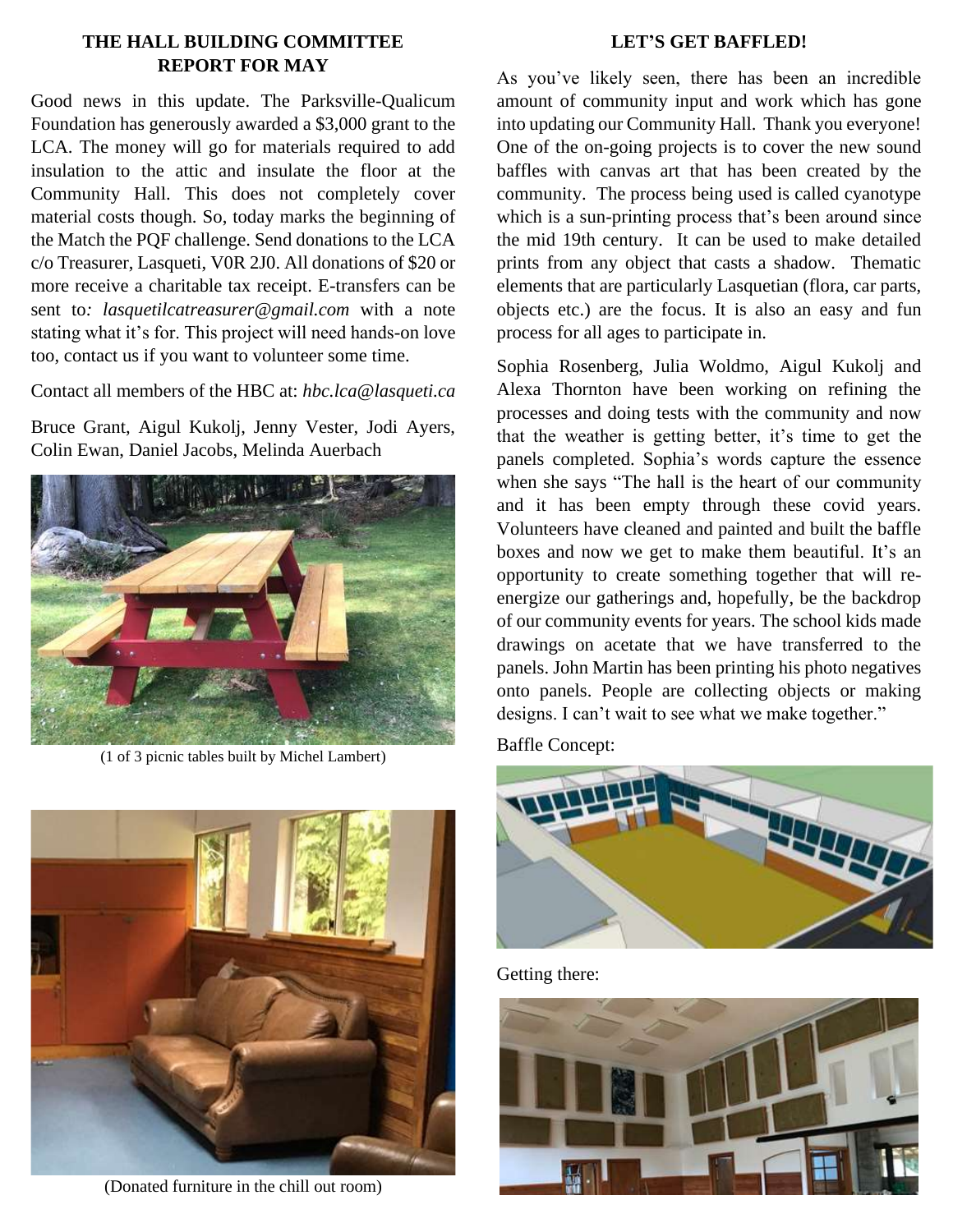

**How the Canvases are Made:**

The process to make a cyanotype is pretty simple - it is a process of placing items on a dry or wet treated canvas, exposing it to the sun and then letting it dry. When the items are removed, the areas that were covered up remain white and the rest of the canvas that received sun directly turns blue. Possibilities for printing include plants, leaves and flowers, foam shapes, glass pieces, stencils, stick-on letters, or printed transparency sheets, tools, hardware, wire, feathers, chicken wire, netting and so on. The flatter an object is, the "cleaner" the lines. The paintbrushes in the 1st image show how they were placed and the 2nd image shows the result after exposure.



**How to Get Involved:** We invite everyone to get involved and will be conducting printing days throughout May. Check out the Art Studio Calendar or contact any of us for more details. Sophia (rose4sophia@gmail.com) Alexa (a*[lexamthornton@gmail.com\)](mailto:alexamthornton@gmail.com)*



**ABOUT TIRES:** Hopefully many of you were able to recycle some (or all) of the old tires you've had hanging around your place through the recent Tire Round-Up Event sponsored by the qRD and Tire Stewardship BC (TSBC). Because of barge capacity, only 200 tires were able to leave Lasqueti. However, we are still gathering data on how many tires are left on the island so if you have some, please register them with Waste Manager Mark and if there is need, Let's Talk Trash will advocate for another round-up.

In BC the first scrap tire recycling program was established in 1991, making it the oldest recycling program in Canada. Over the past 30 years more than a million tires have been recycled in the province. Along the line Extended Producer Responsi-bility (EPR) became a government strategy to shift responsibility for end-of-life product management from the general taxpayer or local government onto the producer and consumers. In March 2006, the BC Ministry of Environment added tires to the Recycling Regulation. Tire Stewardship BC was created to be responsible for collection, processing and management of scrap tires.

In BC, all scrap tires collected are also re-purposed in the province. There are two companies located in Delta, Western Rubber Products and Lehigh Northwest Cement, that have helped that happen since 1991 by turning tires into athletic tracks, playground surfaces, recreational flooring, mats and flooring for farms and factories, additives for rubberized asphalt, and even landscaping mulch. BC has one of the highest diversion rates in the country with virtually no stockpiles!

When you buy new tires you are charged an Advance Disposal Fee (ADF). Most passenger vehicle tires have an ADF of \$5. All revenue collected from ADF's is used exclusively for recycling and program activities. 90% goes to processing and haulers to collect, transport and recycle scrap tires. The remaining 10% is for program management, consumer education, awareness initiatives and a community grant program.

Most drivers turn their old tires into a retailer when they get new ones. However, you can take in up to four, clean, off-the-rim tires to any retailer that participates in the TSBC program. There are lots of places in Parksville-Qualicum including Canadian Tire, French Creek Shell and OK tires. Also, bike tires have been added to the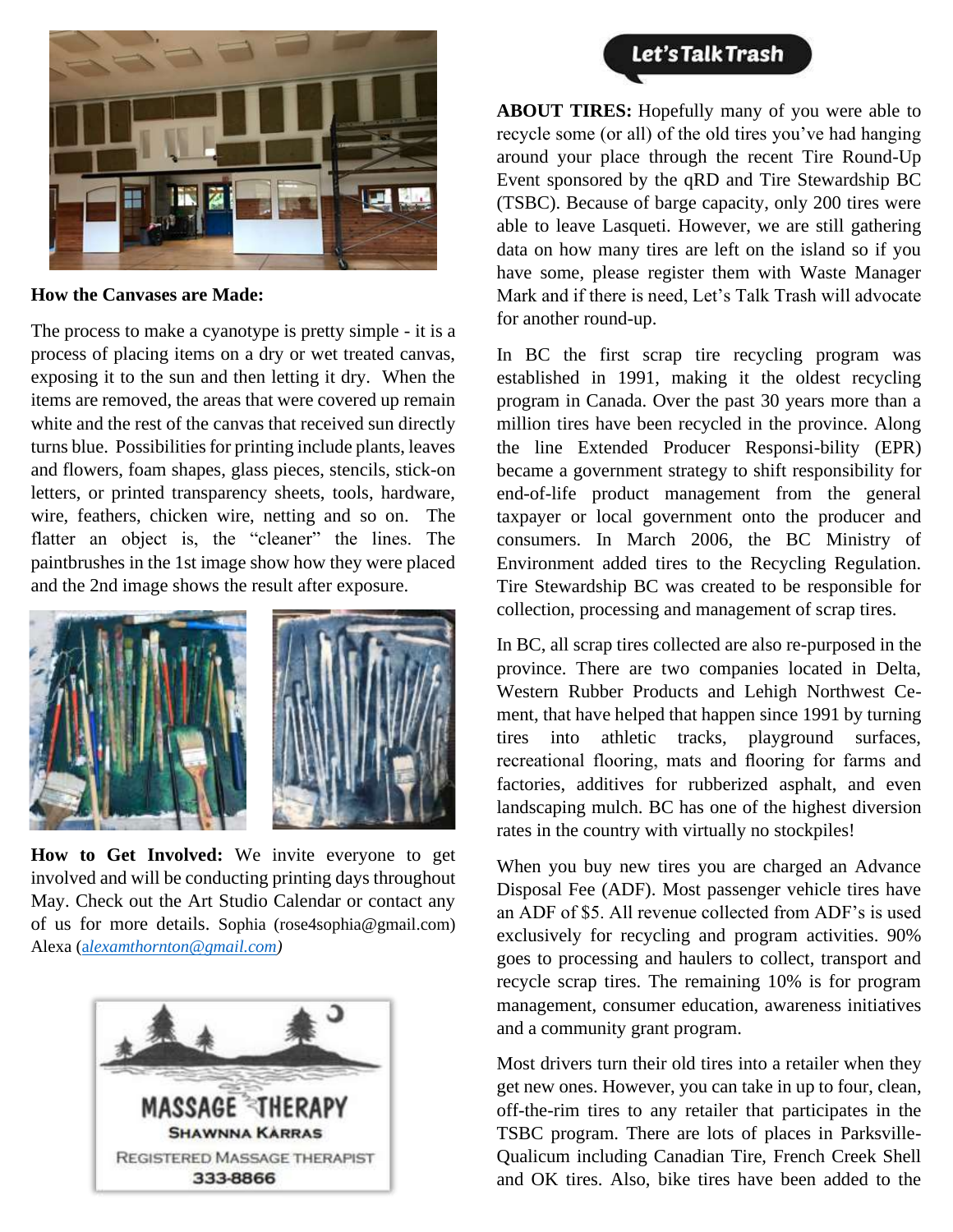program. You can now drop them off at participating retailers. Check out *tsbc.ca* to find the near-est location.

That's the good news about tires and recycling.

The bad news is there's clearly a link between tires and the death of spawning coho salmon in creeks and streams near busy roads in the Pacific Northwest. Salmon face the impacts of climate change directly, constantly and acutely. Coho salmon are listed as either threatened or endangered species depending on where you are. For the past couple of decades, mass mortality events were noticed when returning salmon met stormwater run off in their waterways.

In 2021 scientists finally identified the killer chemical. After heavy rains, storm-water flushes bits of aging tires into neighbouring streams. The resulting mix of chemicals from tire wear particulate, especially a molecule related to a preservative that keeps tires from breaking down too quickly, poisons the coho.The common tire preservative molecule (6PPD) is present in all waterways near busy roads and it's responsible for up to 90% mortality, before spawning, in urban creeks impacted by stormwater.

**Two options to remediate this problem are:** finding environmentally benign al-ternatives to 6PPD and other chemicals; and building green infrastructure that can treat road runoff before it gets into streams.

As a result of exposure to these toxins, salmon can become contaminated with chemicals like arsenic, mercury, PCBs, DDT, and dioxins – including salmon that peo-ple consume.

It's clear we are in a time when making the right decisions for the planet and our health are linked. How we use and dispose of materials affects the air, soil, water and animals. Recognizing these vital connections may give us pause when we use earth's resources or drop off our next tire for recycling.

**From Waste Manager Mark:** I'm hoping the oil receptacle will be emptied this month and I can start accepting used oil again. I'll keep you posted.

**Trash Removal System:** May 11, the second Wednesday of the month, 10 am until the barge is full is the regular trash removal day at the False Bay barge ramp. Any changes due to weather will be posted on the email list, FB Lasqueti Hotwire, and the Lasqueti website. No construction materials, renovation or demolition waste, prohibited waste, organics, recyclable

material or stewardship materials. \$5 per bag, \$25 per aver-age truckload. Mattresses and boxsprings \$15 each. Please call Mark if you have any questions about what constitutes acceptable garbage. 8601 or 250 240 9886

**Recycling Depot**: Spring/Summer Hours April 1- Oct 31st

Mon  $10 \text{ am} - 2 \text{ pm}$ , Thursdays  $1 - 5 \text{ pm}$ , Fri 10 am - 4 pm

Closed on Statutory Holidays. All recycling is monitored. Please bring it CLEAN and DRY and SORTED.

**Free Store**: Spring/Summer Hours April 1- October 31st

Monday 10 am  $-2$  pm and Thursday 1 - 5 pm

Please respect the signs. Drop donations during open hours so they can be quarantined. Outstanding items only, i.e. clean, usable clothing and household items. Please, NO food, garbage, recycling, TV's, soft foam, batteries, electrical devices, mattresses or hazardous materials, ie: chemicals, fluorescent light tubes, prescription/non-prescription drugs, or pills in general. There are recycling programs on Vancouver island for many of these materials.

**Recycle BC Website:** www.recyclebc.ca/what-can-i-recycle

**Return-It Beverage Depot open 24/7 Front left of Free Store.** It's not part of Mark's contract to deal with refundable beverages. He no longer accepts glass (beer, wine, hard liquor) containers. Please take these over yourself. He'll continue to accept aluminum beer, cider, pop cans, coconut water cans, boxed wine cartons (leave them intact) and tetra juice packs, including (rinsed) milk and milk substitute con-tainers, Please leave the caps on and push the straws in.

If you have any questions, comments, suggestions for me and the qRD Let's Talk Trash team, please get in touch. jennyv@lasqueti.ca or 8601

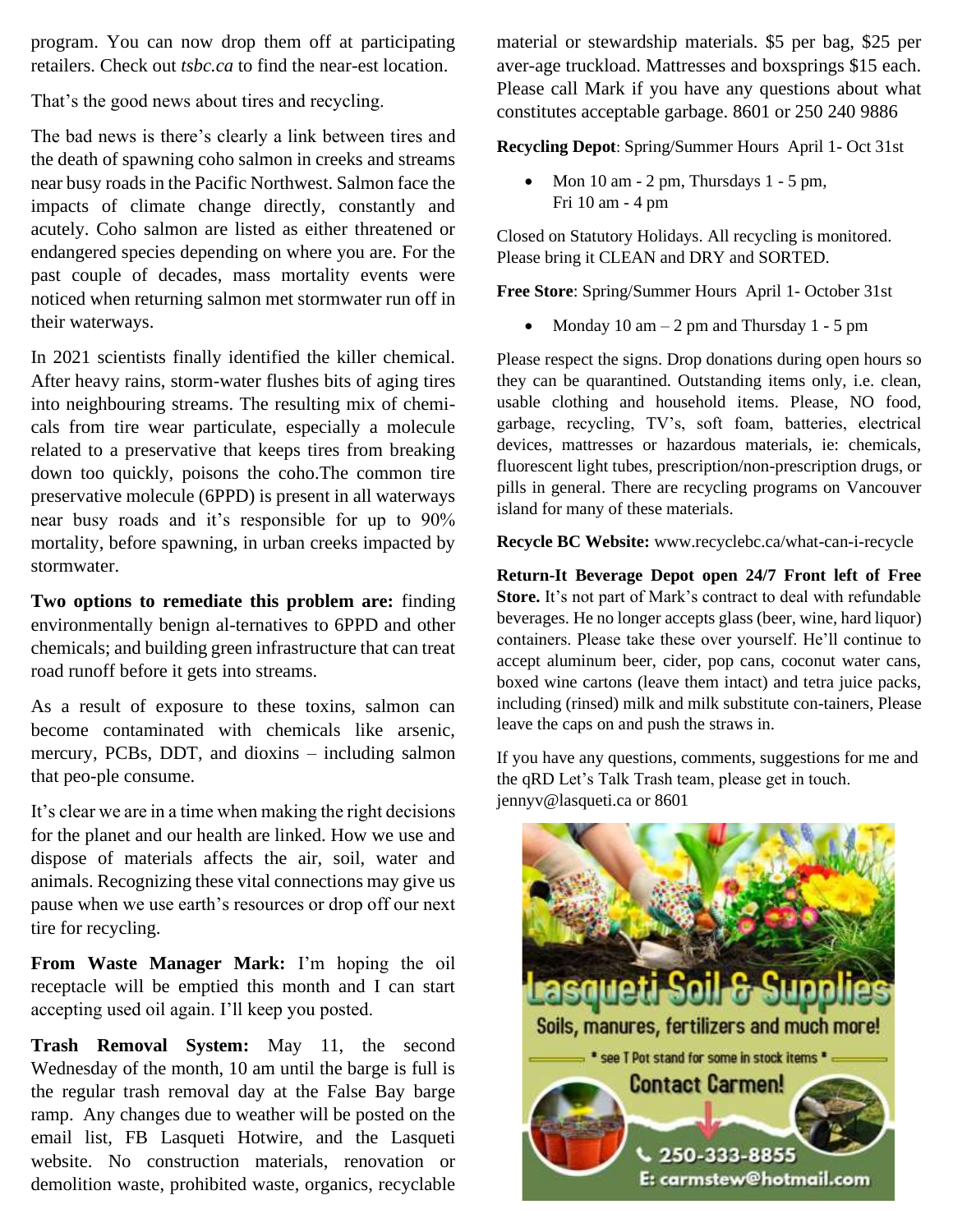

Nursing Clinic located at the Judith Fisher Centre Email address: [LasquetiHealthCentre@gmail.com](mailto:LasquetiHealthCentre@gmail.com) Nurse: Dianne McClure RN/MN Cell: 250-240-5712 Home: 250-752-7419 Clinic phone (during clinic hours): 250-333-8891 Hours: Drop in Thursday from 11:00am–3:00pm

#### **CLINIC DATES FOR APRIL:**

|            | <b>MON</b> | TUE | <b>WED</b> | <b>THU</b>    | <b>FRI</b> | <b>SAT</b> | <b>SUN</b> |
|------------|------------|-----|------------|---------------|------------|------------|------------|
| <b>MAY</b> |            |     |            |               |            |            |            |
|            |            |     |            | 12            |            |            |            |
|            |            |     |            | 19            |            |            |            |
|            | 23         |     |            | <b>NOT IN</b> |            |            |            |

# **EINC** Lasqueti Island

As the flowers and blossoms come on strong, the seasons turn, with new and unexplored natural events calling us to wake up. LINC is inviting you to attend our 2022 Annual General Meeting, May 21, Saturday at the Judith Fisher Centre at 11 am. After hearing about last year's projects, we will review and discuss this year's plans for stewardship and conservation around the island. Then, two new stalwart Lasquetians will stand for election along with the current board.

Following the business meeting, we invite you to Mt. Trematon to enjoy one of Lasqueti's Nature Reserves and to have a look at the recent biodiversity restoration project. Put us on your calendar for May 21st. and bring a lunch.

Check out our new website full of lots of natural history and cool photos from people in our community of the natural diversity and beauty found around the island. Many thanks to Ian Rosconi, Ken Lertzman, Izzy and Julia for getting this wonderful resource up and running.

On May 30th the False Bay School kids, their parents and a few others will travel to Mt. Trematon for a Bioblitz. This is an opportunity for the kids to learn about the plants, birds, insects and more that make our island so special to live on. Participants will do an inventory under the guidance of Cora Skaien, the biologist leading the Restoration project at the site, Catriona Gordon, an environmental educator and part of the family who donated Mt. Trematon for nature conservation to the community, and Petra Knight, False Bay School's wonderful Grade 4-7 teacher who has returned to the island with a passion for getting the kids out in nature!

The calendar is getting full! On Friday, June 24th LINC with the Last Resort Society are co-hosting a workshop on Estate Planning. Join us at 11 am to welcome Carla Funk, a Strategic Fund Development Specialist with the Islands Trust Conservancy. She will describe options for financial and estate planning that can help you reduce or eliminate costly capital gains taxes, and at the same time help your family and the organizations that you love, as you pass the torch to the next generations. Land transfer to the next generation or other land trust organizations will be of particular interest for discussion. We hope to see you soon! The LINC team

#### **CONCERT AT THE ARTS CENTRE**

Scott Cook and his bass playing partner are on a west coast tour and have scheduled Lasqueti into their itinerary. They'll be here at the Art Center Thursday May 12th to perform a concert. Scott was referred to me by Bob Bossin (of Stringband and theatrical fame) and we corresponded in the fall. He is a talented songwriter and performer, their tour started in California and they've made their way up here, I'm picking up some posters tomorrow so you'll see their extensive tour dates when I post them. Check him out on youtube at scottcooksongs, or his website *www.scottcook.net*

Glad to have live music returning in May! Merrick

## **ON ISLAND VET CLINIC**

There will be a Vet Clinic on island with Dr. Jana Vannan on Wednesday May 25th, if there is enough interest. For further info please call Sue Taylor @ 250-240-8772

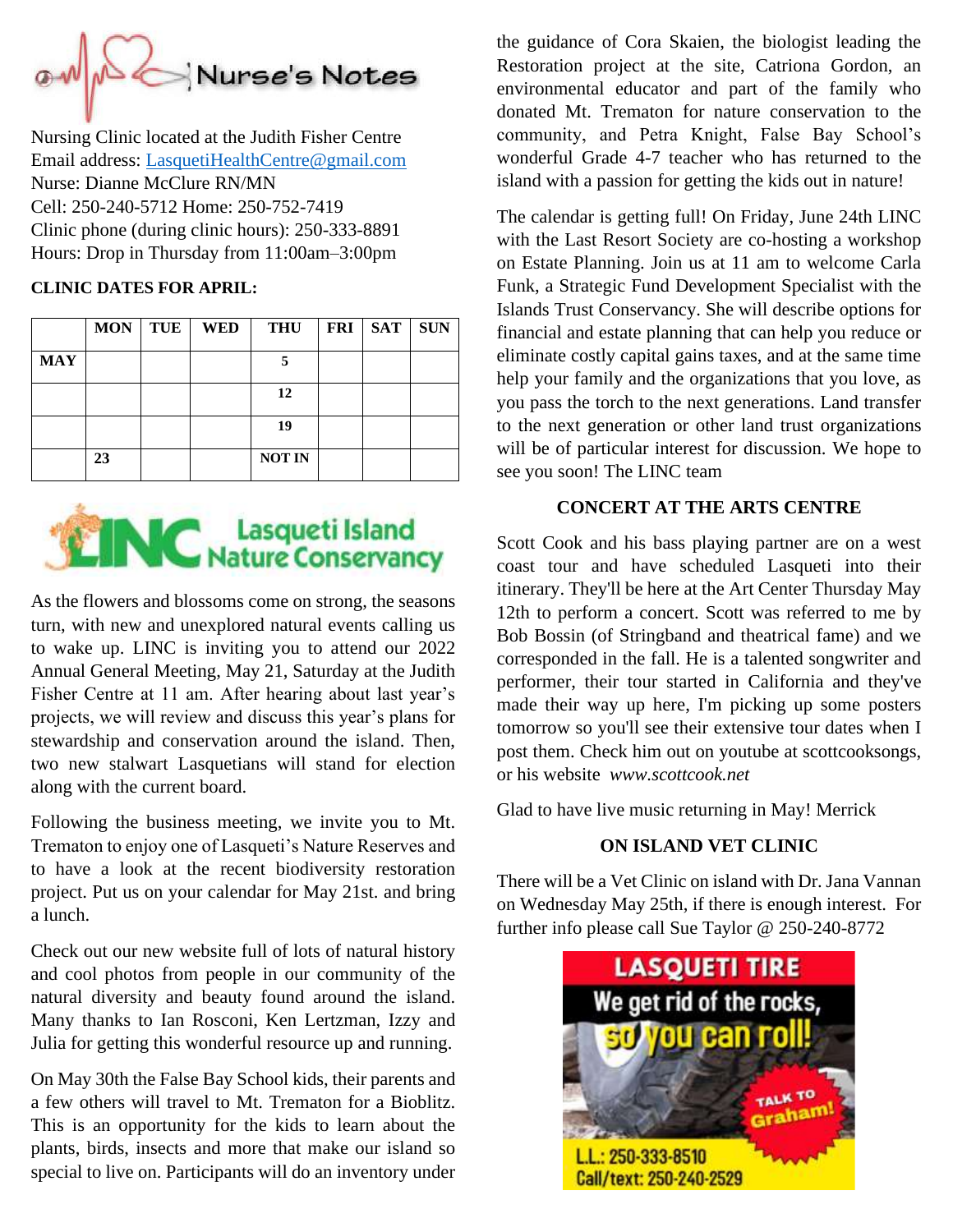

## **Friday July 1st:**

- Quiet Art viewing from 10 am 2 pm
- Writers Reading Doors 6 pm. Readings 7 pm Reserve a spot with Jenny V ([jennyv@lasqueti.ca\)](mailto:jennyv@lasqueti.ca) \*15 spots, FCFS, reading limit is 7 mins

## **Saturday July 2nd:**

- Art Sales from 2  $pm 6$  pm Artists can email Violet *[violet.a.rosehart@live.com](mailto:violet.a.rosehart@live.com)*
- Music Gate at 2 pm with opening drum circle \*Local musical talent all afternoon. Interested musicians email Sean *[terrell.p.sean@gmail.com](mailto:terrell.p.sean@gmail.com)* \*Headline Band: Coolatron
	- \*DJ to midnight: Beatfarmer

#### **Details for visual artists:**

To the many artists of Lasqueti! We invite you to display your work at this year's Arts Fest!

---------------------------------------------------

Artists can email Violet at [violet.a.rosehart@live.com](mailto:violet.a.rosehart@live.com) to reserve a panel and showcase their artwork. Signing up for a panel is first come, first served. Please reserve soon to guarantee a space for your work.

The art for the show will be hung on Thursday, June 30<sup>th</sup> from 11 am-4 pm. Artists are welcomed to come hang it themselves, and encouraged to bring the necessary hardware for installation (screws work well on the panels, but very short ones are best so they do not pierce the backside). We will be there to help, or set up your work if you do not have the time.

We also invite and encourage artists to set up blanket displays on the lawn or even set up a table outside. **Let's imagine art in abundance everywhere this year!!** Let Violet know if you plan on creating an outdoor display so we know how much space to allocate for it.

Thank you, the Arts Fest Team



**False Bay Provisions Celebrates 7 Years of Serving the Island!** Hi everyone, this May marks our seventh year since we opened our doors to you and your families. A huge thank you is in order to the community for giving us the opportunity to make the General Store, Bakery and Café a place where everyone

is welcome to gather to eat, shop, share art, events and act as a second community hall you can enjoy year-round.

**Tribute To Ukraine Take Out Dinner:** On Tuesday, May 17th, we are going to host a special Ukrainian themed dinner for the island. All the details and menu are going to be announced in the week prior. Keep your eyes peeled and prepare to be treated to a comfort dinner honouring Eastern European cuisine.

**Lasqueti Lifeline Food Security Project Update:** Over the winter and beginning of Spring we have put a tremendous amount of time, funds and care into offering food security through the Lifeline project, including food given through the Provide Food Box in False Bay, our dinners as well as helping individuals who were and are experiencing challenges with having enough food. If you have extra nonperishable food or funds you would like to contribute to keep these volunteer projects going, please contact us to find out how you can help. You are also encouraged to contact us if you know someone who could use assistance with obtaining enough food. We have a plan in the works to launch a new fundraising campaign at the beginning of July, until then we are fully relying on donations from those of you who are in a position to allow us to carry on giving what we can to continue with these services. Thank you so much to all the residents who live on island as well as those who live abroad for believing in our mission to offer food security support on island. We are all very grateful for the chance to do what we can to help in any way possible when needed.

**Food For Thought:** Throughout the winter and spring, we have been contributing a column called Food For Thought each month to the Local detailing new recipes that focus on local ingredients. Thank you to those of you who have been following it, this part of the newsletter is going to be taking a break until October. Watch for it to return in the Fall with more new ideas on how to cook and bake with what we harvest from the island!

Wishing you all a magnificent May, looking forward to serving you soon, False Bay Provisions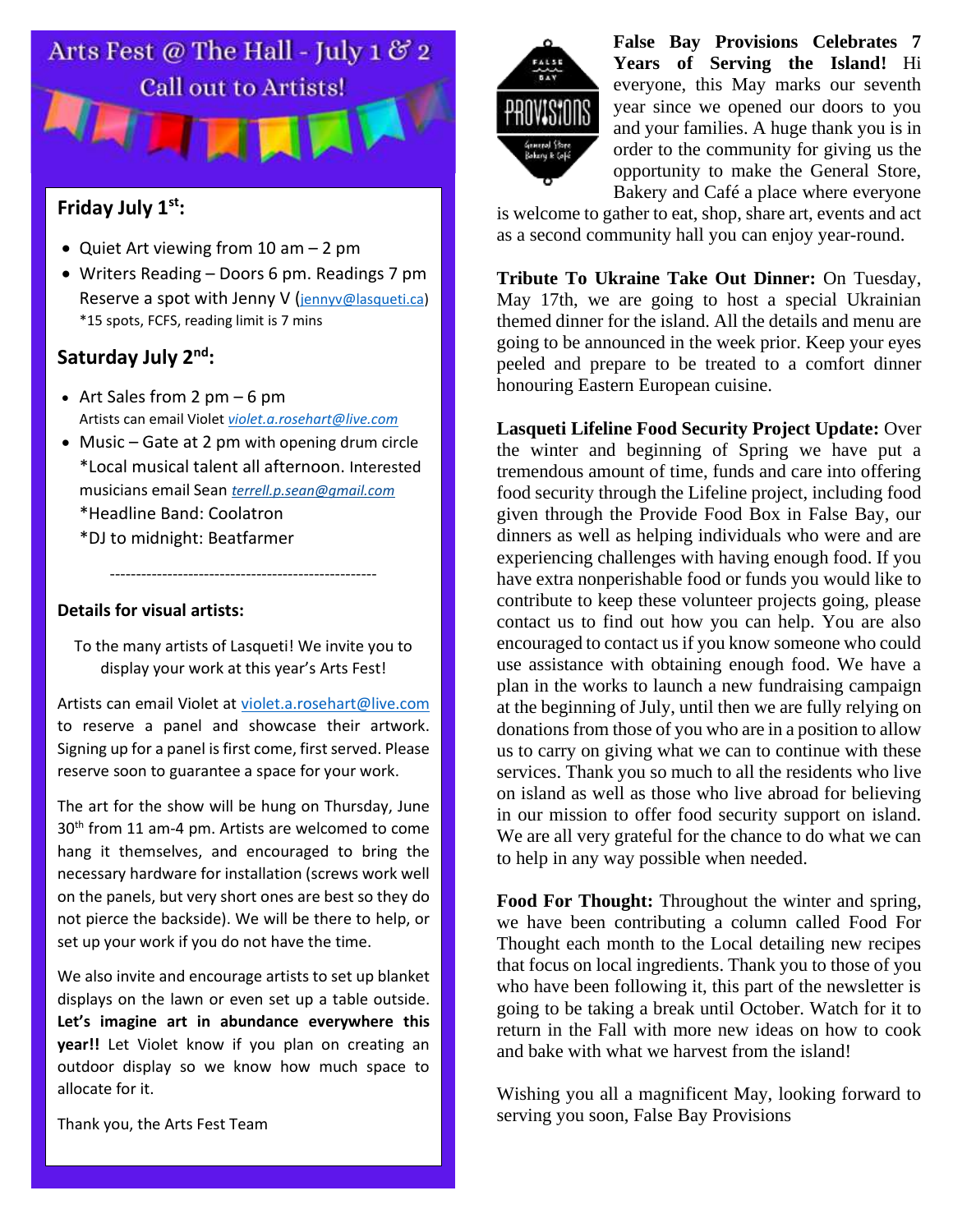







#### **LASQUETI CONSTRUCTION SYLVAIN LIEUTAGHI**

H: 250 333 8888 | 250 240 0405 slieutaghi@gmail.com



**NEW CONSTRUCTION RENOVATIONS | PASSIVE HOUSE CUSTOM HOMES INTRICATE STONE/WOOD WORK** INSURED/COVERED BY WORKSAFE BC